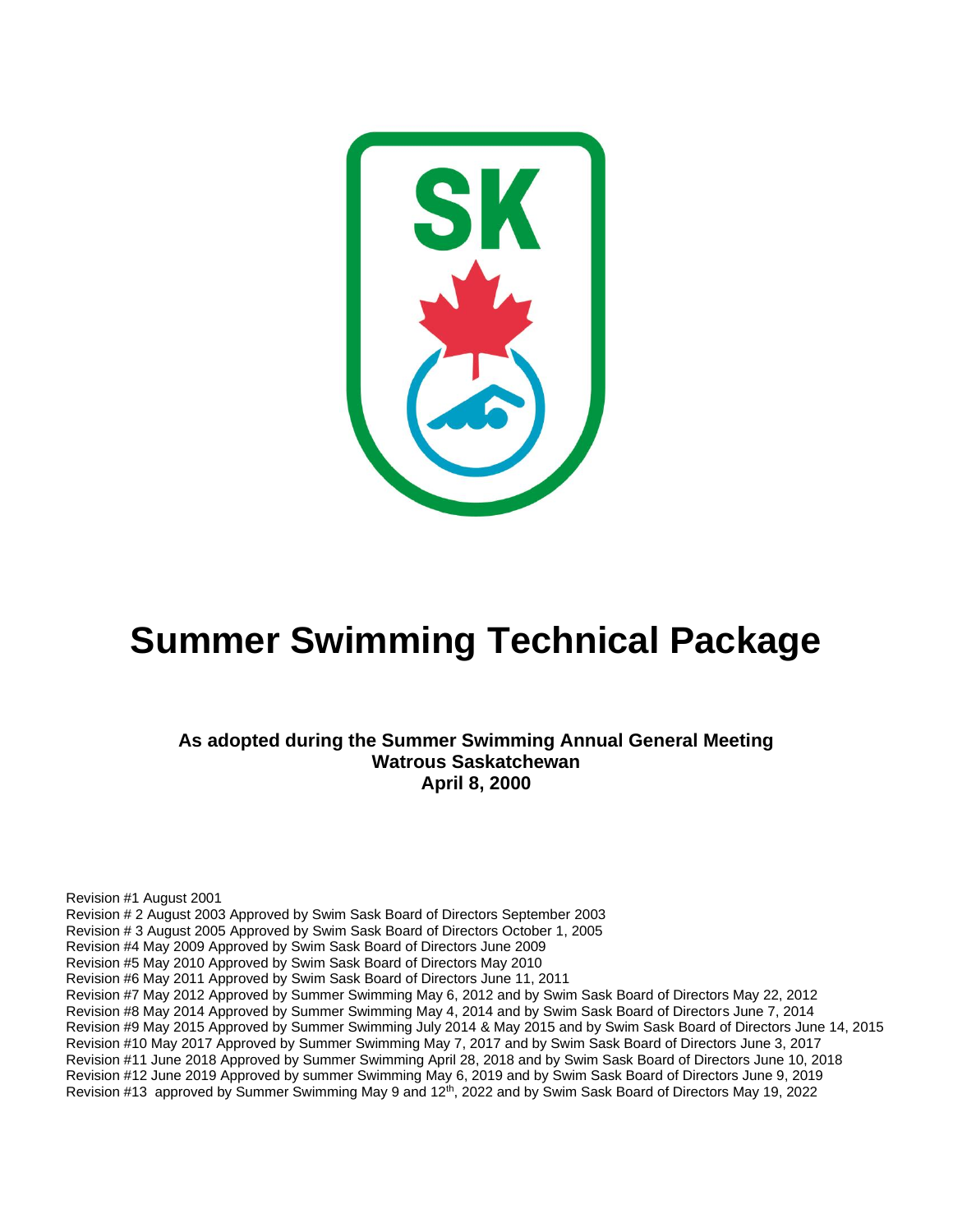

# **1.0 Introduction**

The Summer Swim Program is a program of Swim Saskatchewan Inc. (SSI) and is governed by SSI Policies and Bylaws. The policies and bylaws specific to the Summer Swim Program are included in the SSI document, *"Summer Swimming Policies"*. This Technical Package is subject to the bylaws and board policies of Swim Sask and the Rule Book of Swimming Canada (SNC).

# **2.0 General Rules**

# **2.1 Permissible Age Categories**

- 2.1.1 The permissible age categories are: Seven & eight years Nine & ten years Eleven & twelve years Thirteen & fourteen years Fifteen to seventeen years 18 and over
- 2.1.2 The age of the competitor will be as of April 30 of the year of the competition.
- 2.1.3 Events may be offered in the permissible age categories and will be offered for males and females to be swum separately (except for 7-8 relays)**.** 
	- 2.1.3.1 Males and females may NOT swim together in accordance with SSI policy and SNC rules with the following exceptions:

When due to a missed swim, it is necessary for a referee to seed a swimmer in a heat of the same distance, for competitors of the opposite gender.

Where due to facility or time limitations, swimming separated by gender would not permit all swims to be completed while offering reasonable opportunities to swim for all participants, and in particular on an equitable basis for swimmers of each gender.

In the event of a swimmer achieving a record time at a summer meet in a mixed gender heat, the record will be accepted by Saskatchewan Summer Swimming.

In the event that mixed gender swims are permitted pursuant to this policy, the results must still be posted separately by the gender of swimmers.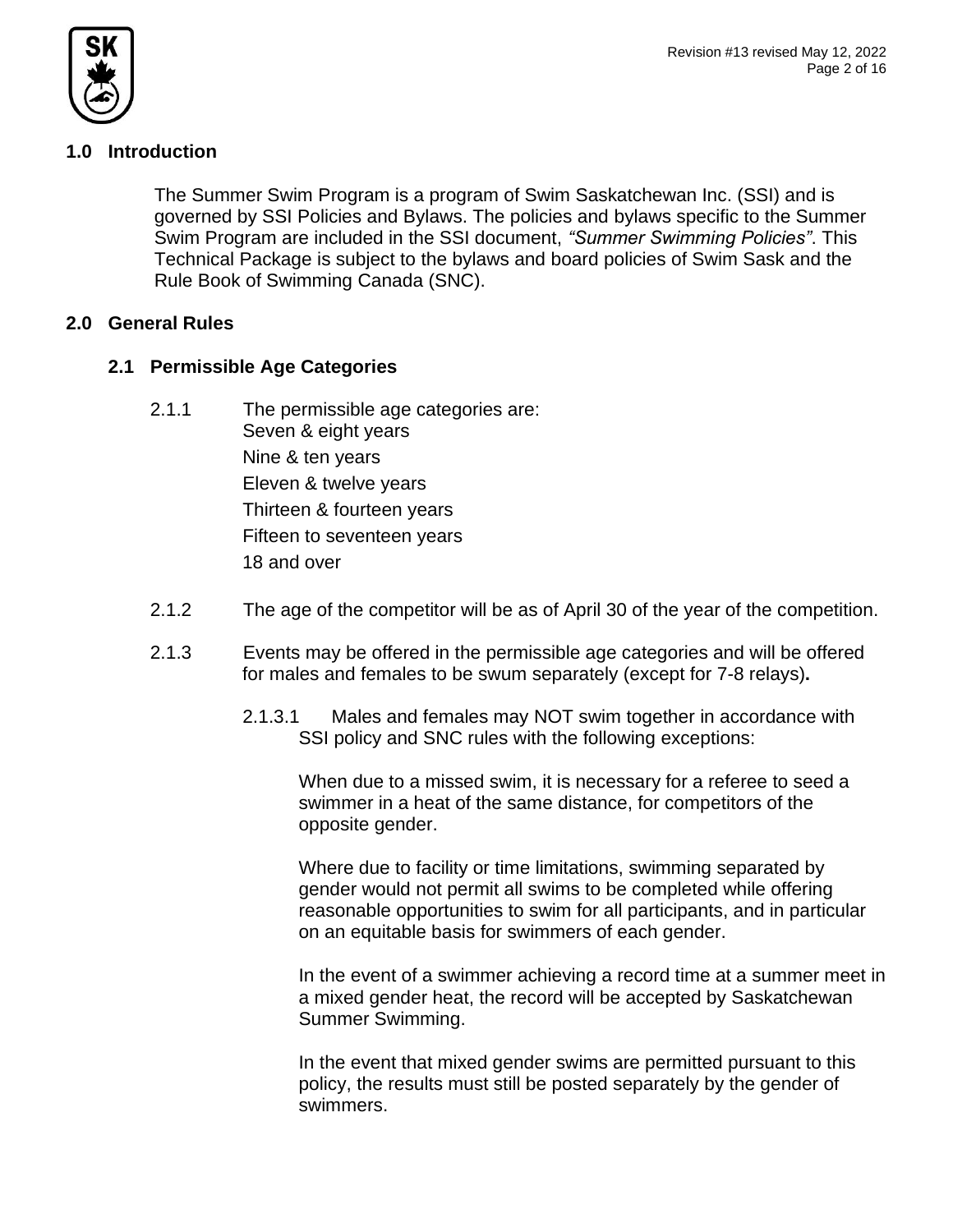

## 2.1.4 Age Categories for Relays

- 2.1.4.1 Up to two swimmers from a younger age category may be part of a relay team of a higher age category, except if an open relay event is offered, which is open to swimmers of any age.
- 2.1.4.2 Clubs may enter combination teams made up of swimmers from two or more clubs. These relays will be swum as exhibition and no points or awards will be given.
- 2.1.4.3 The 7-8 relays will be entered without regard to gender at all summer meets and semis, not provincials. At Summer Swimming Provincials the 7-8 relays must be gender specific as per Technical package rule 5.1.1

For the 2022 season, item 2.1.5 is not required. Follow the Competition Guidelines and ask Meet Referee

2.1.5 At swim meets where full electronics, including touch pads are not available, three timers per lane should be used for all sanctioned summer meets. For meets with full electronics, the use of two plunger is satisfactory.

### **2.2 Permissible Events (meters**)

2.2.1 These events and no others may be offered at a sanctioned summer swimming competition.

| <b>Event</b>   | 7 & 8 | 9 & 10 | 11 & 12 | 13 & 14 | $15 - 17$ | <b>18 &amp; OVER</b> |
|----------------|-------|--------|---------|---------|-----------|----------------------|
| 25 Free        | Yes   | Yes    | Yes     | Yes     | Yes       | Yes                  |
| 50 Free        | Yes   | Yes    | Yes     | Yes     | Yes       | Yes                  |
| 100 Free       | X     | Yes    | Yes     | Yes     | Yes       | Yes                  |
| 200 Free       | X     | Yes*   | Yes     | Yes     | Yes       | Yes                  |
| 400 Free       | X     | Yes**  | Yes**   | Yes**   | Yes**     | Yes**                |
| 25 Back        | Yes   | Yes    | Yes     | Yes     | Yes       | Yes                  |
| 50 Back        | Yes   | Yes    | Yes     | Yes     | Yes       | Yes                  |
| 100 Back       | X     | Yes    | Yes     | Yes     | Yes       | Yes                  |
| 200 Back       | X     | Yes*   | Yes     | Yes     | Yes       | Yes                  |
| 25 Breast      | Yes   | Yes    | Yes     | Yes     | Yes       | Yes                  |
| 50 Breast      | Yes   | Yes    | Yes     | Yes     | Yes       | Yes                  |
| 100 Breast     | X     | Yes    | Yes     | Yes     | Yes       | Yes                  |
| 200 Breast     | X     | Yes*   | Yes     | Yes     | Yes       | Yes                  |
| <b>25 Fly</b>  | Yes   | Yes    | Yes     | Yes     | Yes       | Yes                  |
| <b>50 Fly</b>  | Yes   | Yes    | Yes     | Yes     | Yes       | Yes                  |
| <b>100 Fly</b> | X     | X      | Yes     | Yes     | Yes       | Yes                  |
| 100 IM         | Yes   | Yes    | Yes     | Yes     | Yes       | Yes                  |
| 200 IM         | X     | Yes*   | Yes     | Yes     | Yes       | Yes                  |
| 4 x 25 Free    | Yes   | Yes    | Yes     | Yes     | Yes       | Yes                  |
| 4 x 50 Free    | X.    | Yes    | Yes     | Yes     | Yes       | Yes                  |
| 4 x 25 Medley  | Yes   | Yes    | Yes     | Yes     | Yes       | Yes                  |
| 4 x 50 Medley  | X     | Yes    | Yes     | Yes     | Yes       | Yes                  |

\*9 & 10 year old swimmers can only be entered in the 200m events if they are technically proficient (rarely disqualified) in the 100m of that same stroke/event.

\*\*Swimmers entered in the 400m Free event should have swum this event in practice prior to entering it in a meet and have recorded a time in practice under 8 minutes.

2.2.2 Records will be maintained for each of the permissible events.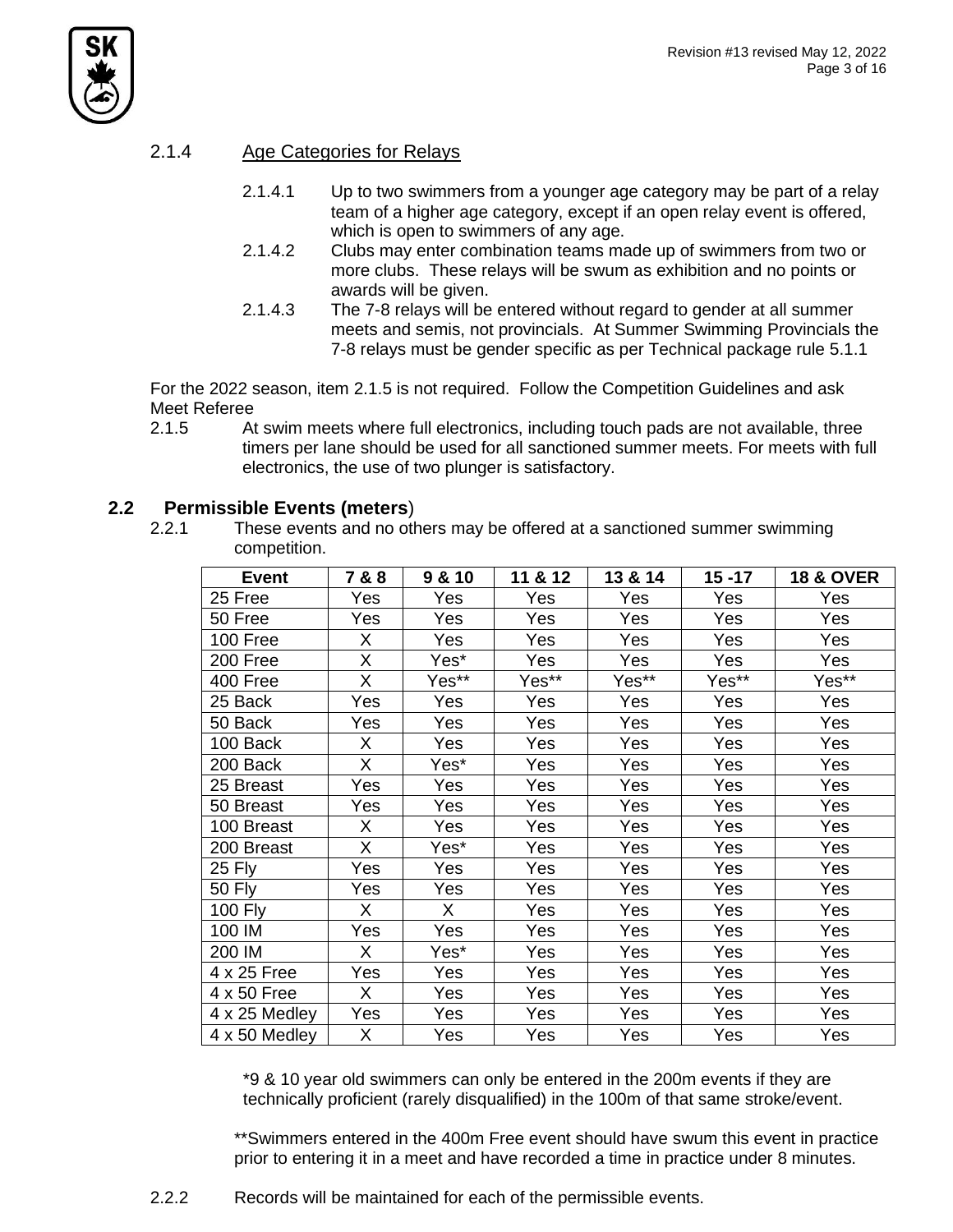

# **3.0 Seeding**

Clubs may host their meet by seeding events in any of the permissible age categories (i.e. 7 & 8, 9 & 10, 11 & 12, 13 & 14, 15 & 17 and 18 & Over) or a combination of permissible age categories (i.e. 10 & under and 11 & Over). A club may even choose to seed the meet totally via time with no age categories; so as "open", however if running combined age category events, or Open events, then the event must be set up as multi age group in Hy-tek so that the events offered produces results and awards as listed in the permissible age categories in Item 2.1.1 (for example – an event called 10 & under female would have all female swimmers aged 10 & seeded by time with the possibility of 10 year old in a lane next to a 7 year old but results and awards must be given as 7 & 8 girls and 9 & 10 girls).

When running a multi age event, if you offer an event it must be offered to all age categories that it is a permissible event for. (i.e. if running the meet as open then 100 Free would have to be offered to all of the following age categories: 9 & 10, 11 & 12, 13 & 14, 15 & 17 and 18 & Over. You could not exclude the 9 & 10 age category.)

# **3.1 Results and Awards**

Results and awards must be done as per the age categories listed in item 2.1.1

# **4.0 Meets**

## **4.1 Invitational Meets**

- 4.1.1 All meets other than the Northern Semi-finals, the Southern Semi-finals the Saskatchewan Summer Swimming Finals and the Summer Games will be Invitational meets.
- 4.1.2 At least two meets in the summer season, prior to semi-finals, should include all the events offered at semi-finals and finals events as specified within this Technical Package.

# **4.2 Sanction**

- 4.2.1 All meets must be sanctioned by Swim Saskatchewan.
- 4.2.2 Swimmers registered with a summer swim organization may participate in Swim Sask sanctioned meets. (Summer Swimming Policy SC-2)
- 4.2.3 Swimmers must register with Swim Sask before being allowed to swim in any competition. Swim Sask will not register any swimmer until payment is received. A minimum of two working days prior to the entry deadline is required for processing of registrations. (Summer Swimming Policy SC-2 and Board Policy C-2)
- 4.2.4 Exhibition swims (no awards or points) may be allowed in accordance with SSI policy and Swimming Canada rules. In the 2 years preceding a Sask Games (i.e. 2023 & 2024), clubs are allowed to offer the 100 butterfly event, as exhibition, for swimmers that will be age-eligible for the next Sask Games.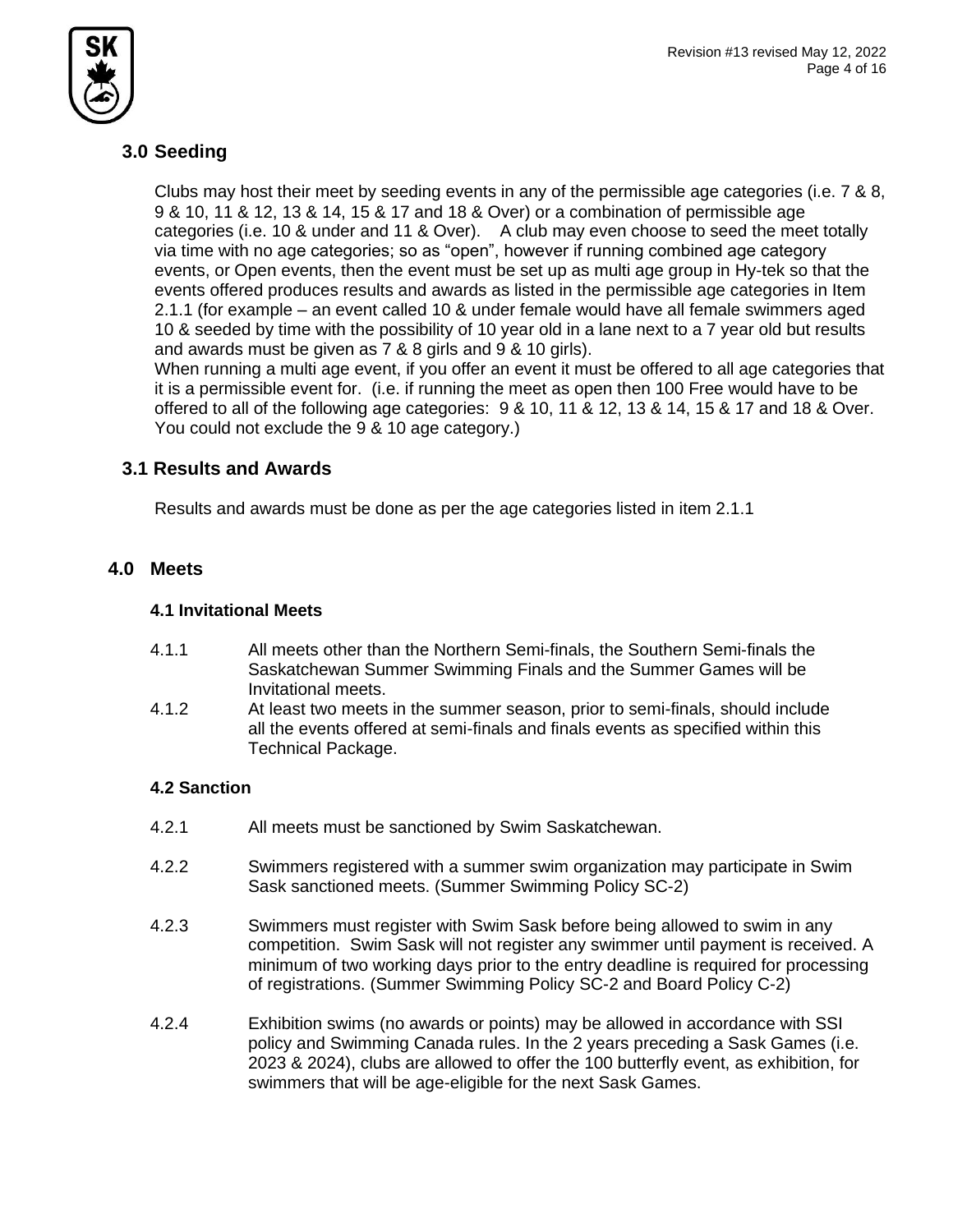

# **4.3 Scoring at meets**

4.3.1 *Unless specified in the meet invitation*, in a six lane pool scoring for individual events will be for first to sixth place as follows: 7-5-4-3-2-1 and for relays for first to sixth place as follows: 7-5-4-3-2-1. In a five lane pool scoring for individual and relay events will be for first to fifth place as follows: 6-4-3-2-1. In an eight lane pool the scoring for individual and relay points will be for first to eighth place as follows: 9-7-6-5-4-3-2-1

# **4.4 Awards at Meets**

- 4.4.1 Clubs are encouraged to provide a recognition of swimmer personal achievement (i.e. prizes for a bell heat winner, best times, first time swims, best time swims enter name into a draw for a prize) at the meet.
- 4.4.2 Ribbons for each individual event will be awarded for first to fifth as a minimum.
- 4.4.3 Medals will not be awarded at club invitational meets for individual and relay events.

# **4.5 Meet Manager's Responsibilities**

- 4.5.1. Meet Managers will follow rules, policies and procedures as established by Swimming Canada (SNC), Swim Saskatchewan Incorporated (SSI) and the *Summer Swimming Technical Package* as approved by Swim Sask
- 4.5.2 Meet Managers will avail themselves of Swimming Canada and Swim Sask resources, such as the Meet Manager's Guide and the Meet Manager officials' clinic.

# **4.6 Seasonal Points**

- 4.6.1 Points will be accumulated throughout the season (May 1 until last mee before Semi-Finals) for the following categories, and winners will be announced at either Semi-Finals or Provincial Finals for the following:
	- 1) Most Improved Club (small and large).
	- 2) Most Improved male and female swimmers in each age group.
	- 3) Cumulative Points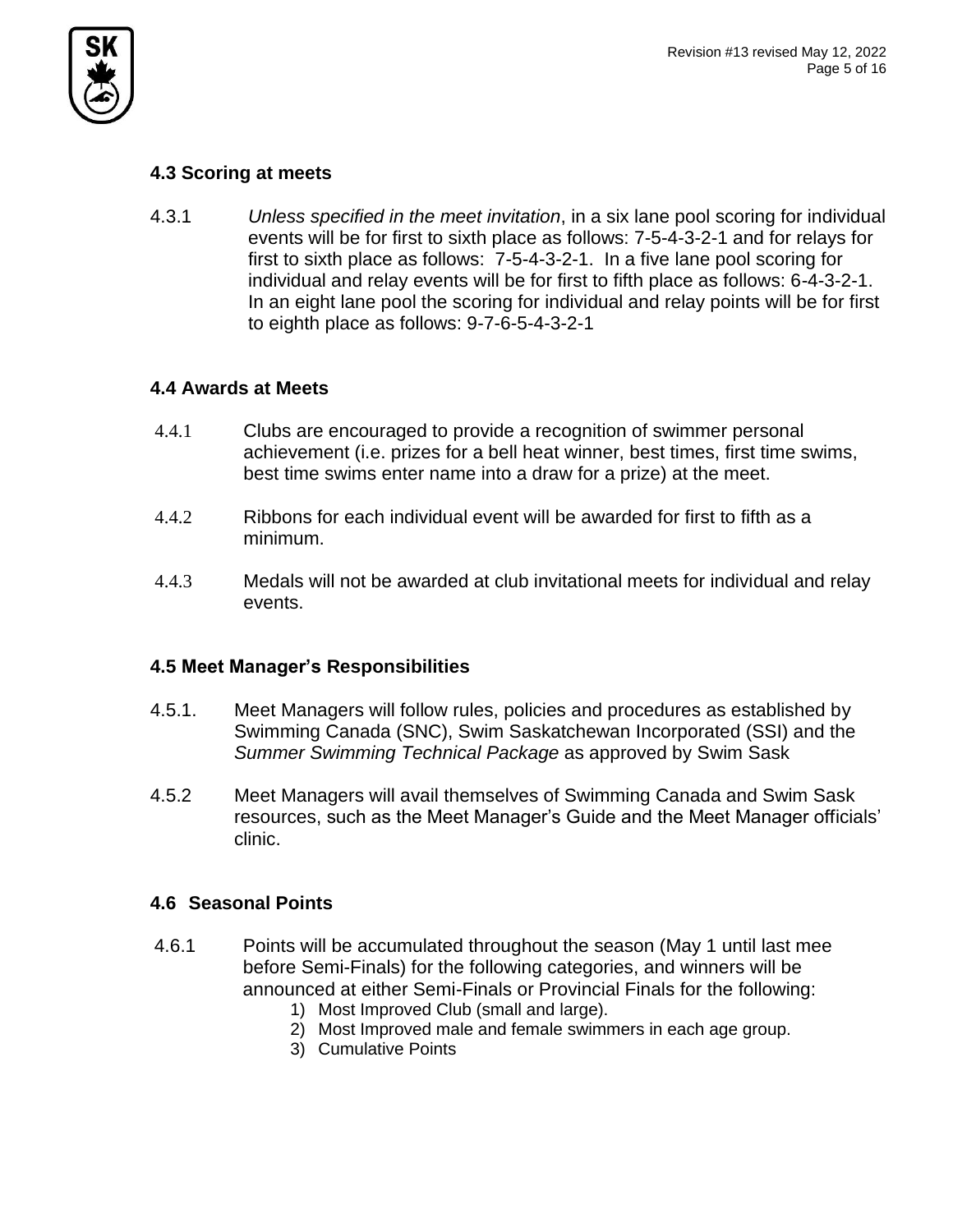

# **5.0 SEMI-FINALS**

#### **5.1 Order of Events**

The events and order of events for semi-finals will be as follows:

Swimmers may only enter 2 out of the 3 Freestyle events

#### **One-Day Semi-Final**

# **Session One**

| <b>Girls' Event</b><br>#'s | <u>Age</u>           | <b>Event</b>  | <b>Boy's Event</b><br>#'s |
|----------------------------|----------------------|---------------|---------------------------|
| 1                          | 11 & 12              | 200 Free      | $\overline{2}$            |
| 3                          | 13 & 14              | 200 Free      | $\overline{4}$            |
| 5                          | $15 - 17$            | 200 Free      | 6                         |
| $\overline{7}$             | <b>18 &amp; Over</b> | 200 Free      | 8                         |
|                            |                      |               |                           |
| 9                          | 7 & 8                | 50 Back       | 10                        |
| 11                         | 9 & 10               | 100 Back      | 12                        |
| 13                         | 11 & 12              | 100 Back      | 14                        |
| 15                         | 13 & 14              | 200 Back      | 16                        |
| 17                         | $15 - 17$            | 200 Back      | 18                        |
| 19                         | <b>18 &amp; Over</b> | 200 Back      | 20                        |
|                            |                      |               |                           |
| 21                         | 7 & 8                | 25 Fly        | 22                        |
| 23                         | 9 & 10               | 25 Fly        | 24                        |
| 25                         | 11 & 12              | 25 Fly        | 26                        |
| 27                         | 13 & 14              | <b>50 Fly</b> | 28                        |
| 29                         | $15 - 17$            | <b>50 Fly</b> | 30                        |
| 31                         | <b>18 &amp; Over</b> | 50 Fly        | 32                        |
|                            |                      |               |                           |
| 33                         | 7 & 8                | 25 Breast     | 34                        |
| 35                         | 9 & 10               | 50 Breast     | 36                        |
| 37                         | 11 & 12              | 50 Breast     | 38                        |
| 39                         | 13 & 14              | 100 Breast    | 40                        |
| 41                         | $15 - 17$            | 100 Breast    | 42                        |
| 43                         | <b>18 &amp; Over</b> | 100 Breast    | 44                        |
|                            |                      |               |                           |
| 45                         | 7 & 8                | 50 Free       | 46                        |
| 47                         | 9 & 10               | 100 Free      | 48                        |
| 49                         | 11 & 12              | 100 Free      | 50                        |
| 51                         | 13 & 14              | 100 Free      | 52                        |
| 53                         | $\overline{15} - 17$ | 100 Free      | 54                        |
| 55                         | <b>18 &amp; Over</b> | 100 Free      | 56                        |

# **LUNCH BREAK**

## **LIST OF EVENTS CONTINUED ON NEXT PAGE**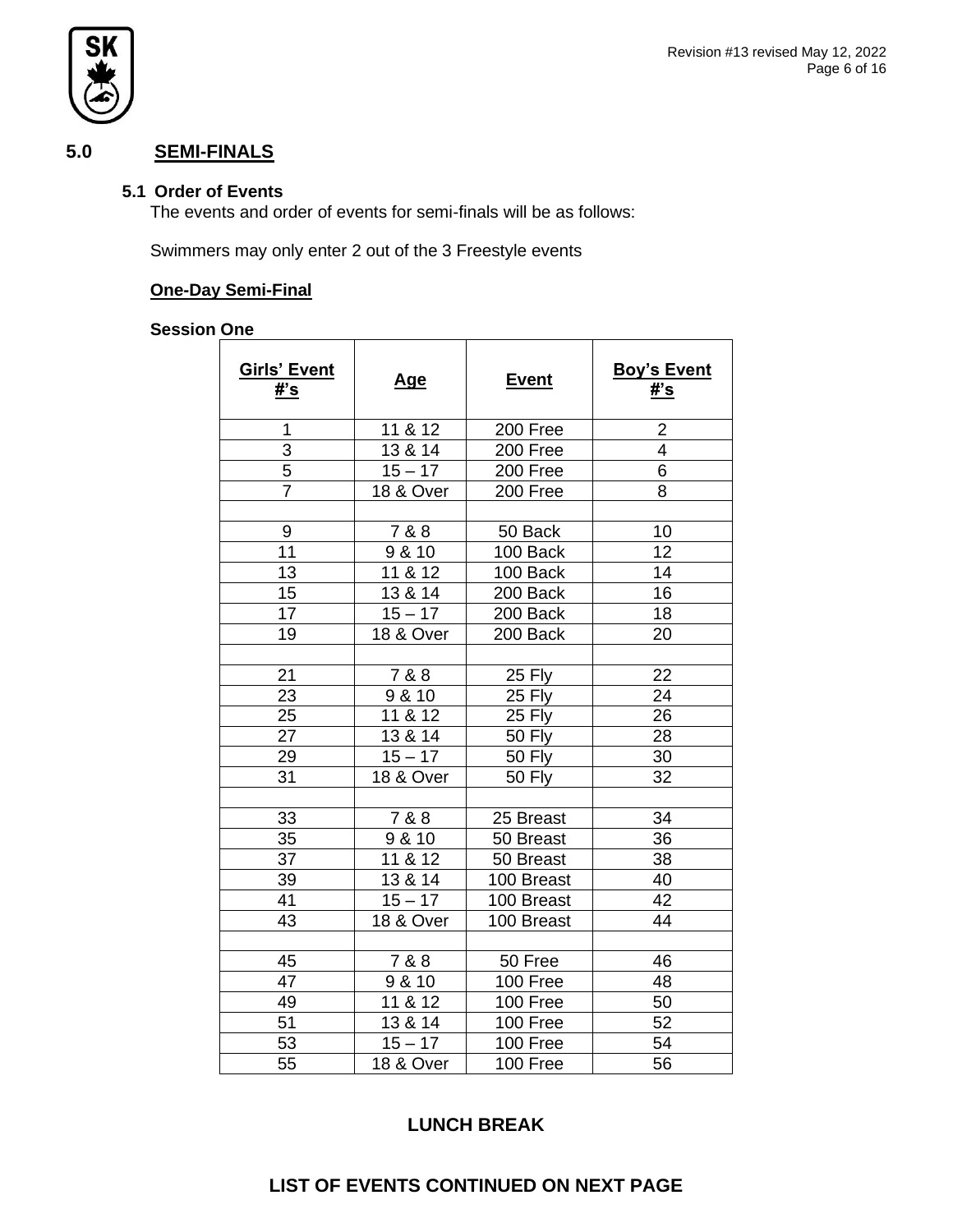

## **One-Day Semi-Final Continued:**

#### **Session Two**

| Girls' Event #'s | <b>Age</b>             | <b>Event</b>           | Boy's Event #'s |
|------------------|------------------------|------------------------|-----------------|
| 57               | 7 & 8                  | 25 Back                | 58              |
| 59               | 9 & 10                 | 50 Back                | 60              |
| 61               | 11 & 12                | 50 Back                | 62              |
| 63               | 13 & 14                | 100 Back               | 64              |
| 65               | $15 - 17$              | 100 Back               | 66              |
| 67               | 18 & Over              | 100 Back               | 68              |
|                  |                        |                        |                 |
| 69               | 7 & 8                  | <b>50 Fly</b>          | 70              |
| 71               | 9 & 10                 | <b>50 Fly</b>          | 72              |
| 73               | 11 & 12                | <b>50 Fly</b>          | 74              |
| 75               | 13 & 14                | 100 Fly                | 76              |
| $77\,$           | $15 - 17$              | 100 Fly                | 78              |
| 79               | 18 & Over              | <b>100 Fly</b>         | 80              |
|                  |                        |                        |                 |
| 81               | 7 & 8                  | 50 Breast              | 82              |
| 83               | 9 & 10                 | 100 Breast             | 84              |
| 85               | 11 & 12                | 100 Breast             | 86              |
| 87               | 13 & 14                | 200 Breast             | 88              |
| 89               | $15 - 17$              | 200 Breast             | 90              |
| 91               | 18 & Over              | 200 Breast             | 92              |
|                  |                        |                        |                 |
| 93               | 7 & 8                  | 25 Free                | 94              |
| 95               | 9 & 10                 | 50 Free                | 96              |
| 97               | 11 & 12                | 50 Free                | 98              |
| 99               | 13 & 14                | 50 Free                | 100             |
| 101              | $15 - 17$              | 50 Free                | 102             |
| 103              | $18$ & Over            | 50 Free                | 104             |
|                  |                        |                        |                 |
| 105              | 7 & 8                  | 100 IM                 | 106             |
| 107              | 9 & 10                 | 100 IM                 | 108             |
| 109              | 11 & 12                | 200 IM                 | 110             |
| 111              | 13 & 14                | 200 IM                 | 112             |
| 113              | $\sqrt{15 - 17}$       | 200 IM                 | 114             |
| 115              | $\overline{18}$ & Over | 200 IM                 | 116             |
|                  |                        |                        |                 |
| 117              | 7 & 8*                 | 100 Mixed Free Relay   | 118             |
| 119              | 9 & 10                 | 200 Free Relay         | 120             |
| 121              | 11 & 12                | 200 Free Relay         | 122             |
| 123              | 13 & 14                | 200 Free Relay         | 124             |
| 125              | $15 - 17$              | 200 Free Relay         | 126             |
| 127              | Open <sup>**</sup>     | 200 Free Relay         | 128             |
|                  |                        |                        |                 |
| 129              | 7 & 8*                 | 100 Mixed Medley Relay | 130             |
| 131              | 9 & 10                 | 200 Medley Relay       | 132             |
| 133              | 11 & 12                | 200 Medley Relay       | 134             |
| 135              | 13 & 14                | 200 Medley Relay       | 136             |
| 137              | $15 - 17$              | 200 Medley Relay       | 138             |
| 139              | Open <sup>**</sup>     | 200 Medley Relay       | 140             |

NOTES: - 7 and 8 year old Relays are mixed for Semi Finals, but for Provincial Finals they are gender specific as per Technical Package 6.1.1

- For the Open Relay all swimmers aged 18 & over must be placed on the relay team first, before filling the team with younger aged swimmers.

**List of events for a Two-Day Semi Final are on next page**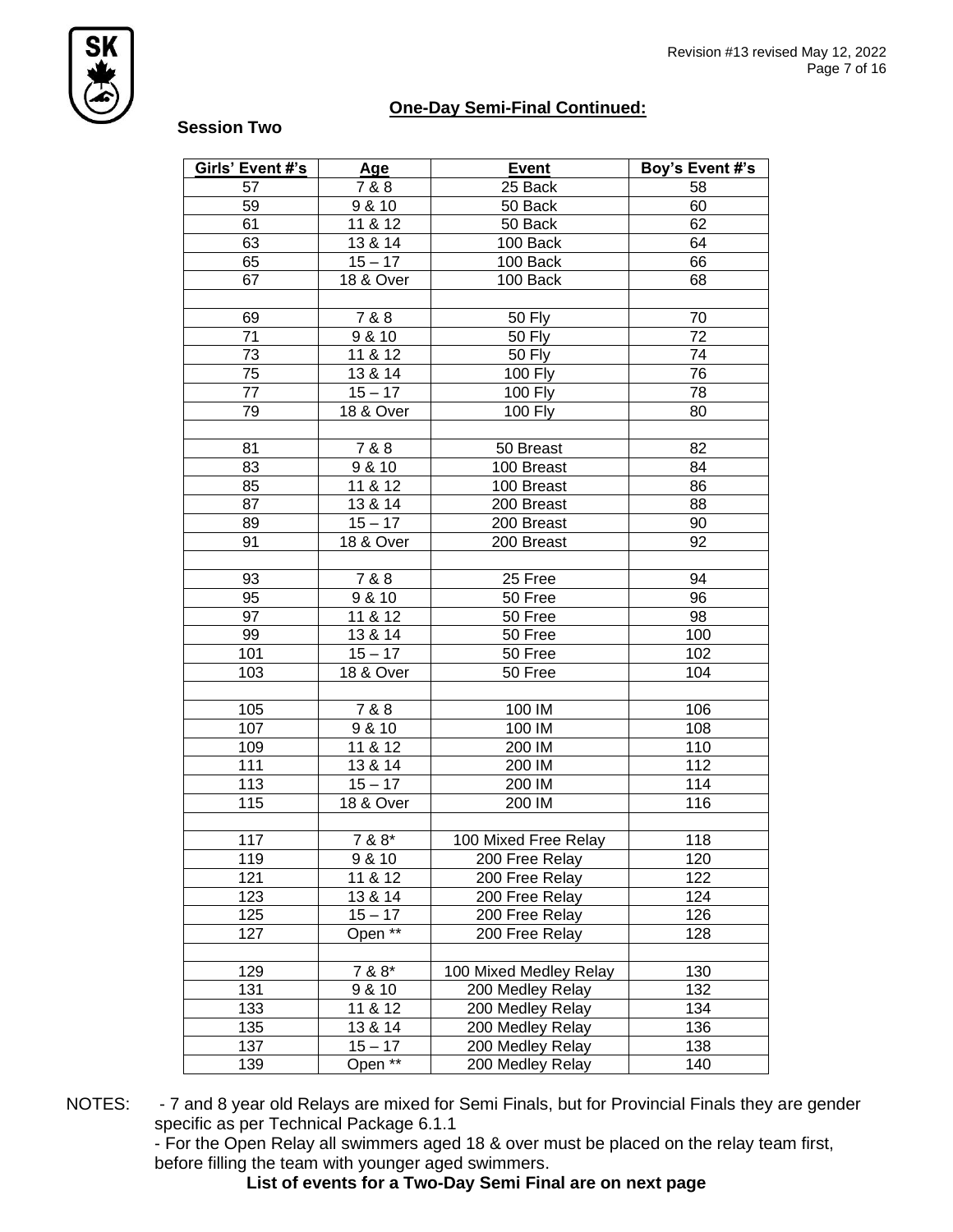

## **Two-Day Semi-Final - Day One**

#### **Swimmers may only enter 2 out of the 3 Freestyle events**

#### **Session One**

| Girls' Event #'s | Age                  | <b>Event</b>            | Boy's Event #'s |
|------------------|----------------------|-------------------------|-----------------|
| 1                | 11 & 12              | 200 Free                | 2               |
| 3                | 13 & 14              | 200 Free                | $\overline{4}$  |
| $\overline{5}$   | $15 - 17$            | 200 Free                | $\overline{6}$  |
| $\overline{7}$   | 18 & Over            | 200 Free                | 8               |
|                  |                      |                         |                 |
| 9                | 7 & 8                | 50 Back                 | 10              |
| 11               | 9 & 10               | 100 Back                | 12              |
| 13               | 11 & 812             | $\overline{100}$ Back   | 14              |
| 15               | 13 & 14              | $\overline{200}$ Back   | 16              |
| $\overline{17}$  | $15 - 17$            | $200$ Back              | 18              |
| 19               | 18 & Over            | 200 Back                | 20              |
|                  |                      |                         |                 |
| 21               | 7 & 8                | 25 Fly                  | 22              |
| 23               | 9 & 10               | 25 Fly                  | 24              |
| 25               | 11 & $12$            | 25 Fly                  | 26              |
| $\overline{27}$  | 13 & 14              | <b>50 Fly</b>           | 28              |
| $\overline{29}$  | $15 - 17$            | <b>50 Fly</b>           | $\overline{30}$ |
| 31               | 18 & Over            | <b>50 Fly</b>           | $\overline{32}$ |
|                  |                      |                         |                 |
| 33               | 7 & 8                | 25 Breast               | 34              |
| 35               | 9 & 10               | 50 Breast               | 36              |
| 37               | 11 & 12              | 50 Breast               | 38              |
| 39               | 13 & 14              | $\overline{100}$ Breast | 40              |
| 41               | $15 - 17$            | 100 Breast              | $\overline{42}$ |
| 43               | <b>18 &amp; Over</b> | 100 Breast              | $\overline{44}$ |
|                  |                      |                         |                 |
| 45               | $788*$               | 50 Free                 | 46              |
| 47               | 9 & 10               | 100 Free                | 48              |
| 49               | 11 & 812             | 100 Free                | 50              |
| 51               | 13 & 14              | 100 Free                | 52              |
| 53               | $15 - 17$            | 100 Free                | 54              |
| 55               | 18 & Over            | 100 Free                | 56              |
|                  |                      |                         |                 |
| 129              | 7 & 8 *              | 100 Mixed Medley Relay  | 130             |
| 131              | 9 & 10               | 200 Medley Relay        | 132             |
| 133              | 11 & 812             | 200 Medley Relay        | 134             |
| $\overline{135}$ | 13 & 14              | 200 Medley Relay        | 136             |
| 137              | $15 - 17$            | 200 Medley Relay        | 138             |
| 139              | Open **              | 200 Medley Relay        | 140             |

NOTE: - 7 and 8 year old Relays are mixed for Semi Finals, but for Provincial Finals they are gender specific as per Technical Package 6.1.1 - For the Open Relay all swimmers aged 18 & over must be placed on the relay team first, before filling the team with younger aged swimmers.

# **DAY 2 EVENTS ON NEXT PAGE**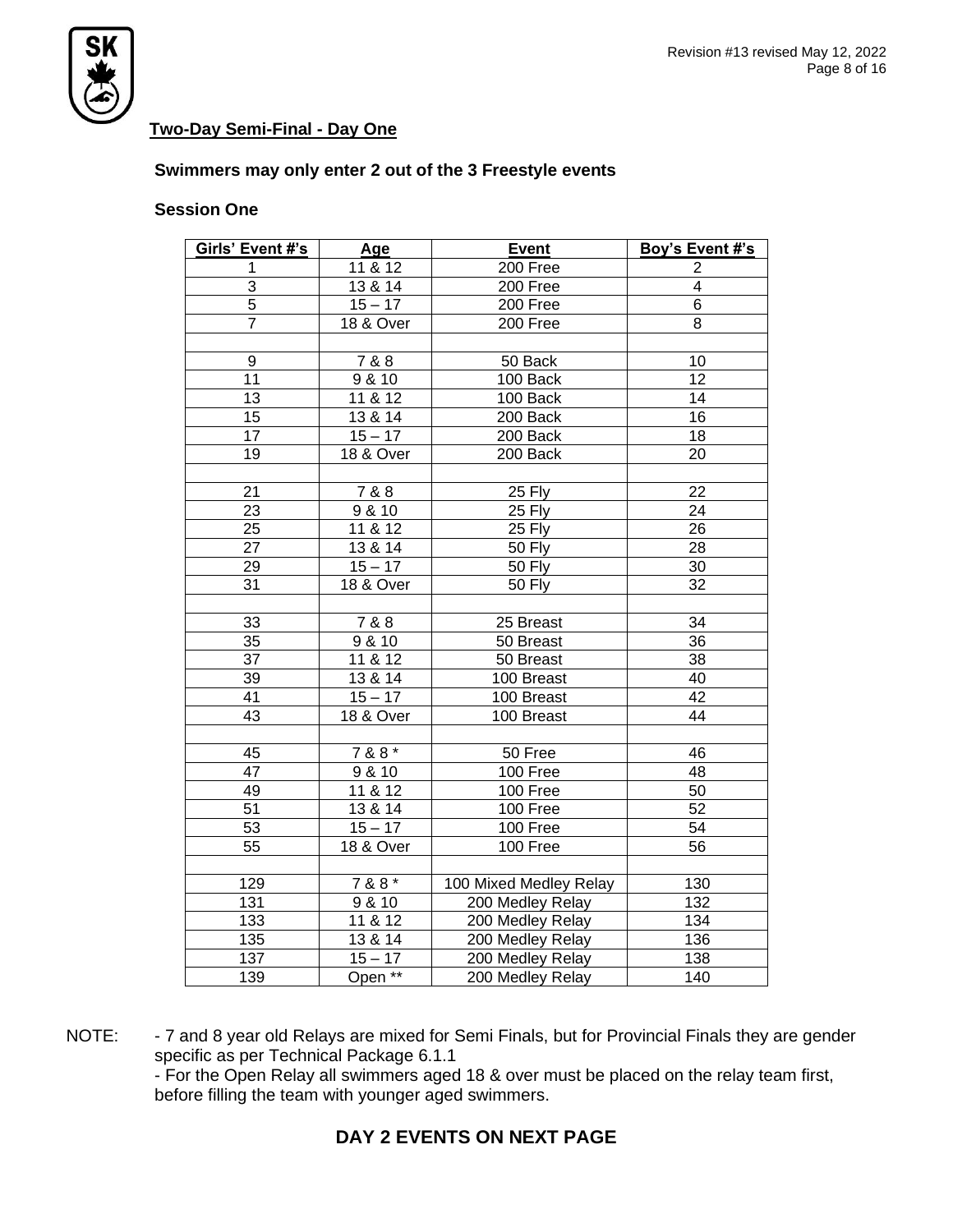

# **Two-Day Semi-Final - Day Two**

#### **Swimmers may only enter 2 out of the 3 Freestyle events**

#### **Session Two**

| Girls' Event #'s | <b>Age</b> | <b>Event</b>         | Boy's Event #'s |
|------------------|------------|----------------------|-----------------|
| $\overline{57}$  | 788        | 25 Back              | $\overline{58}$ |
| 59               | 9 & 10     | 50 Back              | 60              |
| 61               | 11 & 12    | $50$ Back            | 62              |
|                  |            |                      |                 |
| 63               | 13 & 14    | 100 Back             | 64              |
| 65               | $15 - 17$  | 100 Back             | 66              |
| 67               | 18 & Over  | 100 Back             | 68              |
| 69               | 7 & 8      | 50 Fly               | 70              |
| 71               | 9810       | 50 Fly               | $\overline{72}$ |
| 73               | 11 & 12    | $\overline{50}$ Fly  | $\overline{74}$ |
| 75               | 13 & 14    | <b>100 Fly</b>       | 76              |
| 77               | $15 - 17$  | 100 Fly              | 78              |
| 79               | 18 & Over  | 100 Fly              | 80              |
|                  |            |                      |                 |
| $\overline{81}$  | 7 & 8      | 50 Breast            | 82              |
| 83               | 9 & 10     | 100 Breast           | 84              |
| 85               | 11 & 12    | 100 Breast           | 86              |
| 87               | 13 & 14    | 200 Breast           | 88              |
| 89               | $15 - 17$  | 200 Breast           | 90              |
| 91               | 18 & Over  | 200 Breast           | 92              |
|                  |            |                      |                 |
| 93               | 7 & 8      | 25 Free              | 94              |
| 95               | 9 & 10     | 50 Free              | 96              |
| 97               | 11 & $12$  | 50 Free              | 98              |
| 99               | 13 & 14    | 50 Free              | 100             |
| 101              | $15 - 17$  | 50 Free              | 102             |
| 103              | 18 & Over  | $\overline{50}$ Free | 104             |
|                  |            |                      |                 |
| 105              | 7 & 8      | 100 IM               | 106             |
| 107              | 9 & 10     | 100 IM               | 108             |
| 109              | 11 & $12$  | 200 IM               | 110             |
| 111              | 13 & 14    | 200 IM               | 112             |
| 113              | $15 - 17$  | 200 IM               | 114             |
| 115              | 18 & Over  | 200 IM               | 116             |
|                  |            |                      |                 |
| 117              | $788*$     | 100 Mixed Free Relay | 118             |
| 119              | 9 & 10     | 200 Free Relay       | 120             |
| 121              | 11 & 812   | 200 Free Relay       | 122             |
| 123              | 13 & 14    | 200 Free Relay       | 124             |
| 125              | $15 - 17$  | 200 Free Relay       | 126             |
| 127              | Open **    | 200 Free Relay       | 128             |

NOTE: - 7 and 8 year old Relays are mixed for Semi Finals, but for Provincial Finals they are gender specific as per Technical Package 6.1.1

> - For the Open Relay all swimmers aged 18 & over must be placed on the relay team first, before filling the team with younger aged swimmers.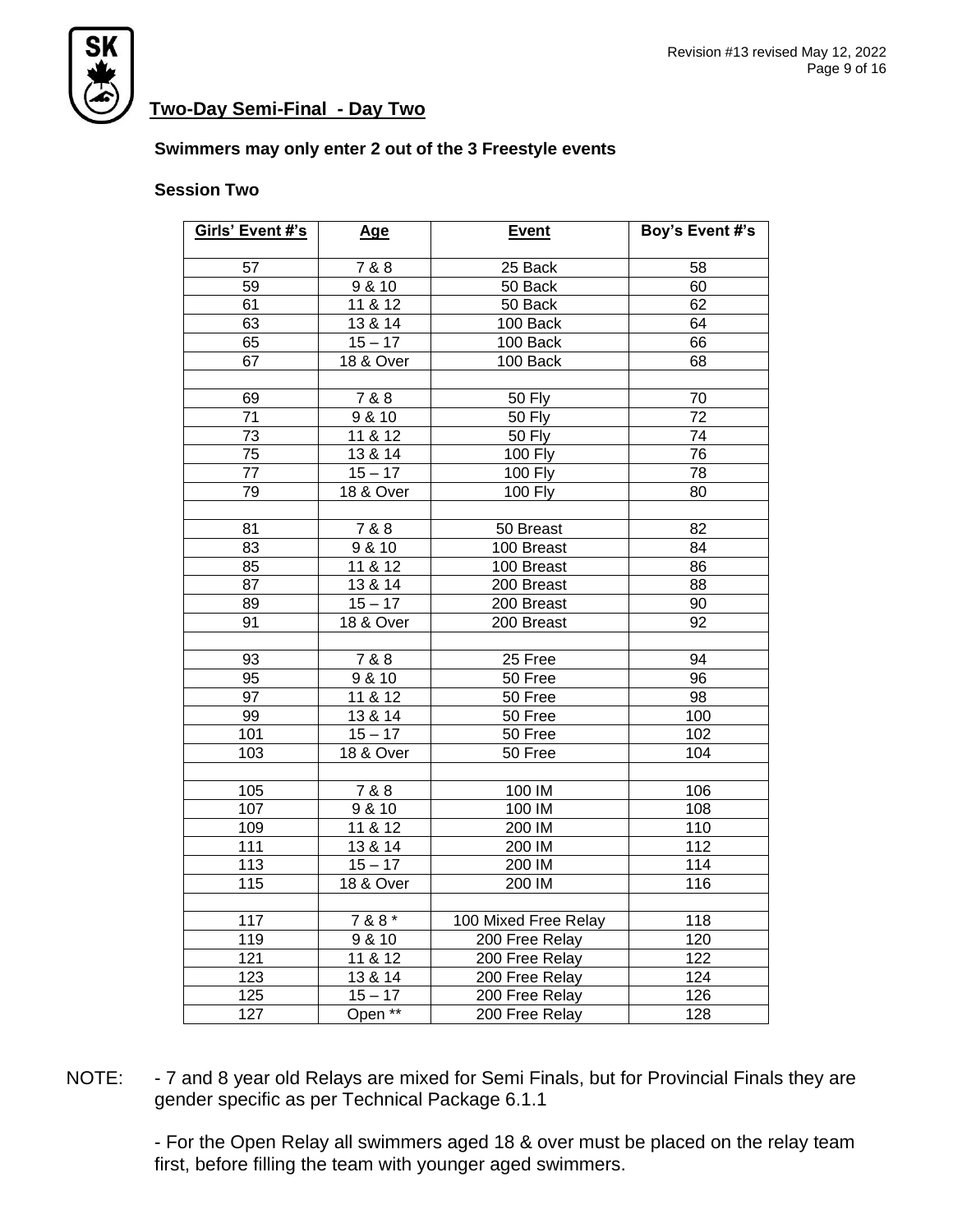



#### **5.2 Division of North and South**

- 5.2.1 The club's north of a line drawn from Kamsack to Alsask will form the North Region and will be entitled to attend only the Northern Semi-Finals
- 5.2.2 The clubs south of the line will form the South Region and will be entitled to attend only the Southern Semi-Finals.
- 5.2.3 The Meet Manager will send the meet information to all clubs registered in the North or South Region as the case may be.

#### **5.3 Meet Entries**

- 5.3.1 Swimmers may enter a maximum of 5 events plus relay at Semi Finals
- 5.3.2 The meet entry deadline will be 6:00 PM on the Monday preceding the meet.

#### **5.4 Scoring**

- 5.4.1 Scoring for individual events will be for first to sixth place as follows: 7-5-4-3-2-1
- 5.4.2 Swimmers who swim in events out of their age group may only be awarded points if the event is not offered in their own age group.
- 5.4.3 Each club may enter a maximum of two relay teams per sex and age category. Relays will not have points awarded at semi-finals. 7+ 8 may enter a maximum of four teams.

#### **5.5 Northern Semi-Final Awards**

- 5.5.1 At the Northern Semi-Finals the awards will be as follows:
	- 5.5.1.1 Ribbons for first to sixth for individual events and first to third for relay events. Gold, Silver and Bronze medals will be awarded for  $1<sup>st</sup>$ ,  $2<sup>nd</sup>$  and 3rd place for aggregates points per age group male and females Host club is responsible for the ordering and cost of medals and ribbons.
	- 5.5.1.2 Trophies for the most aggregate points earned by an individual swimmer in each age category for males and for females;
	- 5.5.1.3 High point trophy for the Senior Team earning the most points; (senior team will be that portion of each club composed of swimmers in the 13 & 14 and older categories);
	- 5.5.1.4 High point trophy for the Junior Team earning the most points; (junior team will be that portion of each club composed of swimmers in the 11 & 12 and younger categories);
	- 5.5.1.5 Team high point trophy for club with most points at meet (this may be the trophy awarded at the host clubs annual invitational meet)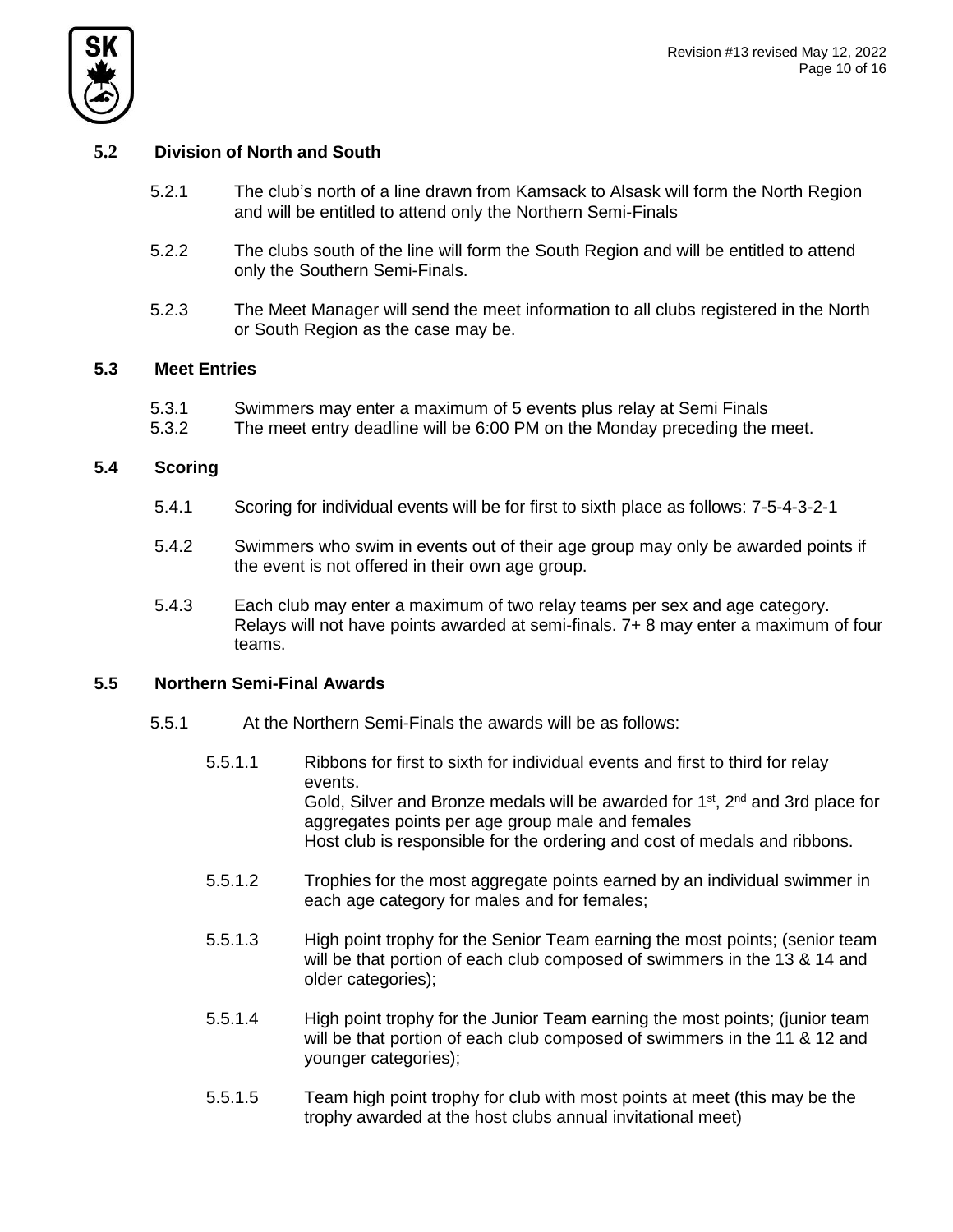

# **5.6 Southern Semi-Final Awards**

- 5.6.1 At the Southern Semi-Finals the awards will be as follows:
	- 5.6.1.1 Ribbons for first to sixth for individual events and first to third for relay events; Gold, Silver and Bronze medals will be awarded for 1<sup>st</sup>, 2<sup>nd</sup> and 3rd

place for aggregate points per age group male and females.

Host club is responsible for the ordering and cost of medals and ribbons.

- 5.6.1.2 Awards for the most aggregate points earned by an individual swimmer in each age category for males and for females;
- 5.6.1.3 Team high point trophy for the club earning the most points at the meet (this may be the trophy awarded normally at the host club's annual invitational meet).

## **5.7 Swimmer Eligibility**

For the 2022 season, 5.7.1 will not apply

- 5.7.1 To be eligible to attend the semi-finals a swimmer must have competed in at least one sanctioned meet hosted by a summer club in the Province of Saskatchewan in the year of the semi-final prior to the semi-final meet.
- 5.7.2 If a swimmer has trained with a summer club and has for health, administrative or facility problems or for any other reason beyond his/her control not swum at an SSI sanctioned Saskatchewan summer swim meet prior to the semi-final, the swimmer may apply to the summer swimming program executive for a waiver of this rule. The executive will rule on the application on the basis of the question of whether the swimmer is a legitimate summer swimmer who has not competed at a previous meet for reasons beyond his/her control. The ruling of the Summer Swimming Program Executive will be final.

### **5.8 Meet Results**

5.8.1 North and South Semi Finals Meet Managers are to send the completed Hy-Tek Meet Manager back up file by e-mail as soon as possible after the conclusion of Semi Finals.

It is the responsibility of each club to let Finals meet management know of any Athletes who qualified but are unable to attend, before the entry deadline date.

Clubs will be responsible for entry fees of swimmers not scratched before the deadline date.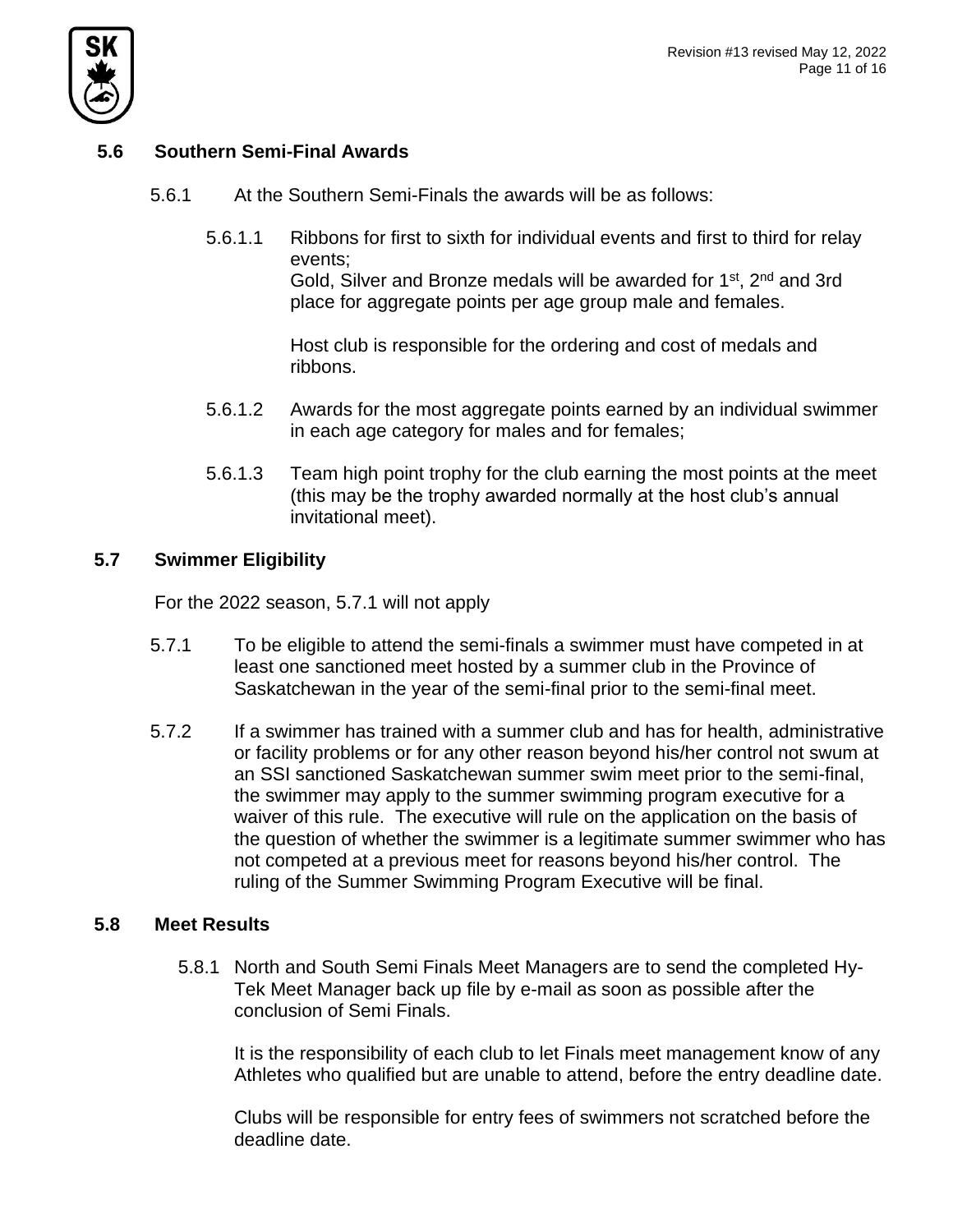

# **6.0 SASKATCHEWAN SUMMER SWIMMING FINALS**

### **6.1 Order of Events**

6.1.1 Provincial Finals to be held either as a one or two-day meet, at the discretion of the Host Club.

The events and order of events will be the same as one or two-day semi-finals with the exception of 7 & 8 relays, which will not be mixed.

Swimmers may only advance from Semis to Finals in 2 out of the 3 Freestyle events.

### **6.2 North and South Teams**

6.2.1 The clubs in the North Region will be the Northern Team and the clubs in the Southern Region will be the South Team.

## **6.3 Scoring**

- 6.3.1 Scoring for individual events will be for first to twelfth place as follows: 13-11- 10-9-8-7-6-5-4-3-2-1 and for relays for first to third place as follows: 12-10-9.
- 6.3.2 Swimmers who swim in events out of their age group may only be awarded points if the event is not offered in their own age group.

### **6.4 Relays at Provincial Finals**

- 6.4.1 All Relay events will be Time Finals. In the event that Semi Finals and Provincial Finals are held as one meet with Preliminary Heats acting as Semis and the evening finals sessions acting as Provincial Finals, then the Relays will be swum in the evening Finals session.
- 6.4.2 Relay swimmers must have advanced from Semis (or from prelims) and be properly entered in at least 1 individual event at Finals.
- 6.4.3 In the case where Semi Finals and Provincial Finals are held as one meet, a swimmer who advanced from the prelims in an individual event on Day 1 may also swim on a relay on Day 2.
- 6.4.4 In addition to swimming in a relay in their own age category, swimmers may swim up an age category to fill a vacancy in a higher age group.
- 6.4.5 In the event that Provincial Finals are held as a Preliminary Heats and Finals competition; coaches will be required to have relay teams with the athlete's order submitted no later than 30 minutes prior to the start of the final's session in which the relay is being held.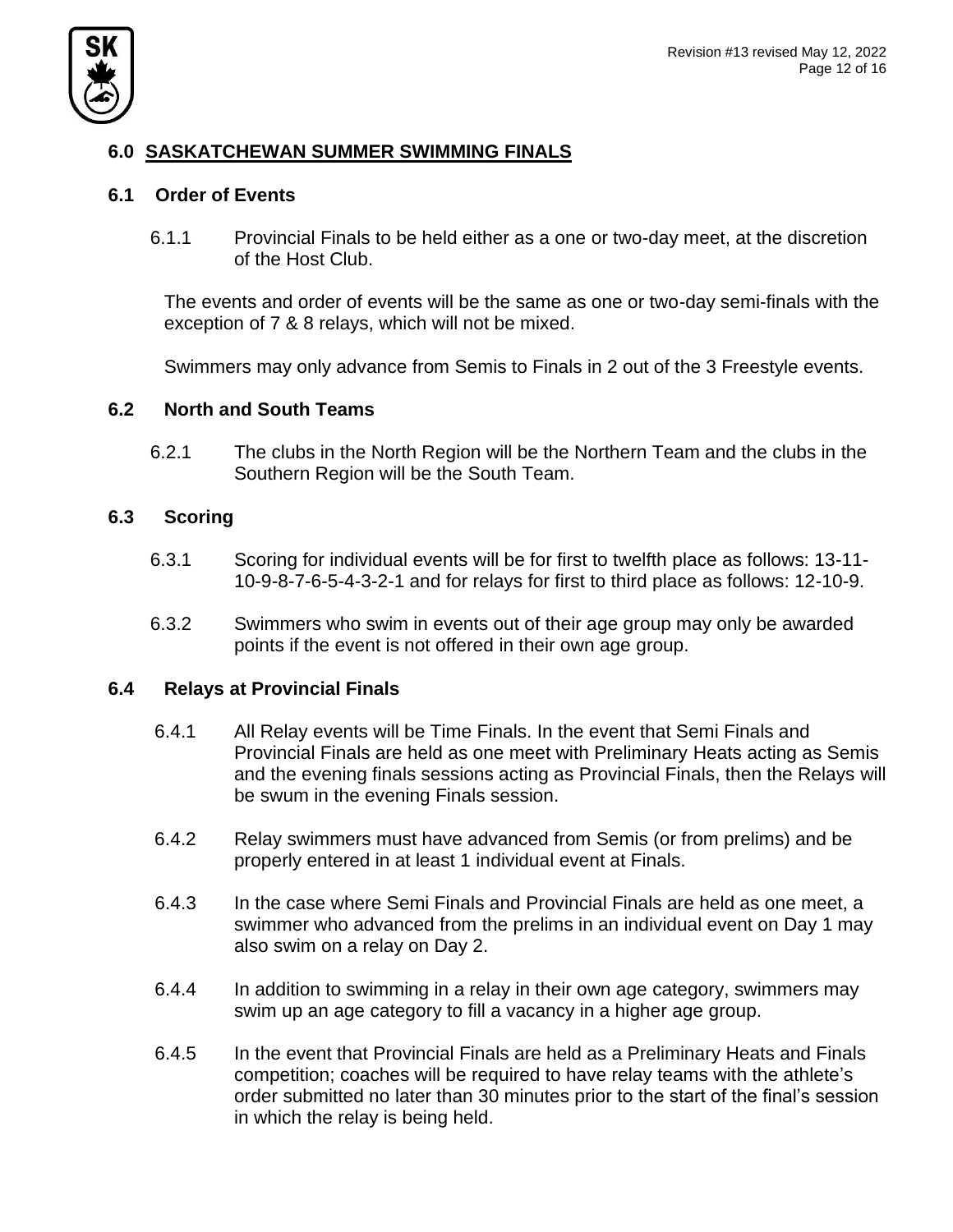

# **6.5 Awards**

6.5.1 The awards will be as follows:

6.5.1.1 Medals for first to third for individual events and first to third for relay events.

> Host Club is responsible for the ordering of medals and should check with Swim Sask on current medal purchase grant.

- 6.5.1.2 Ribbons for fourth, fifth and sixth places in individual events for a sixlane pool and fourth and fifth places in a five lane pool.
- 6.5.1.3 Team high point trophy, the Halliday Cup, for the North or South Team earning the most points at the meet.
- 6.5.1.4 High point awards for  $1<sup>st</sup>$  place in each individual age group male and female.

Meet Management is to contact Swim Sask with their suggestions for these awards. Awards are not to exceed a value of \$30. These awards are purchased from part of the club affiliation fees that are paid to Swim Sask. Swim Sask or the clubs (after approval from Swim Sask) may purchase these awards. If club purchases the awards, then submit copy of receipt to Swim Sask for reimbursement.

- 6.5.1.5 Team high point trophy, Harry Bailey Trophy, for the club earning the most points at the meet in individual events.
- 6.5.1.6 Small Team High Point trophy, Betty Lou Dean trophy, for the small club earning the most points at the meet in the individual events; "small team" will be determined as follows:
	- 6.5.1.6.1 The summer clubs are ranked top to bottom according to the number of swimmers registered with Swim Sask.
	- 6.5.1.6.2 Count down the ranking of summer clubs one half of the number of clubs.
	- 6.5.1.6.3 The clubs below the halfway point will be "small clubs" for the purposes of the trophy.
- 6.5.1.7 The Halliday Cup, Harry Bailey and Betty Lou Dean Trophies are all existing trophies that are presented from one meet to the next. Provincial Finals meet manager should help remind Swim Sask to send out an email to the clubs that won the trophy's the previous year and remind them to take them to either semi or finals and give them to the meet manager, so they can be presented again.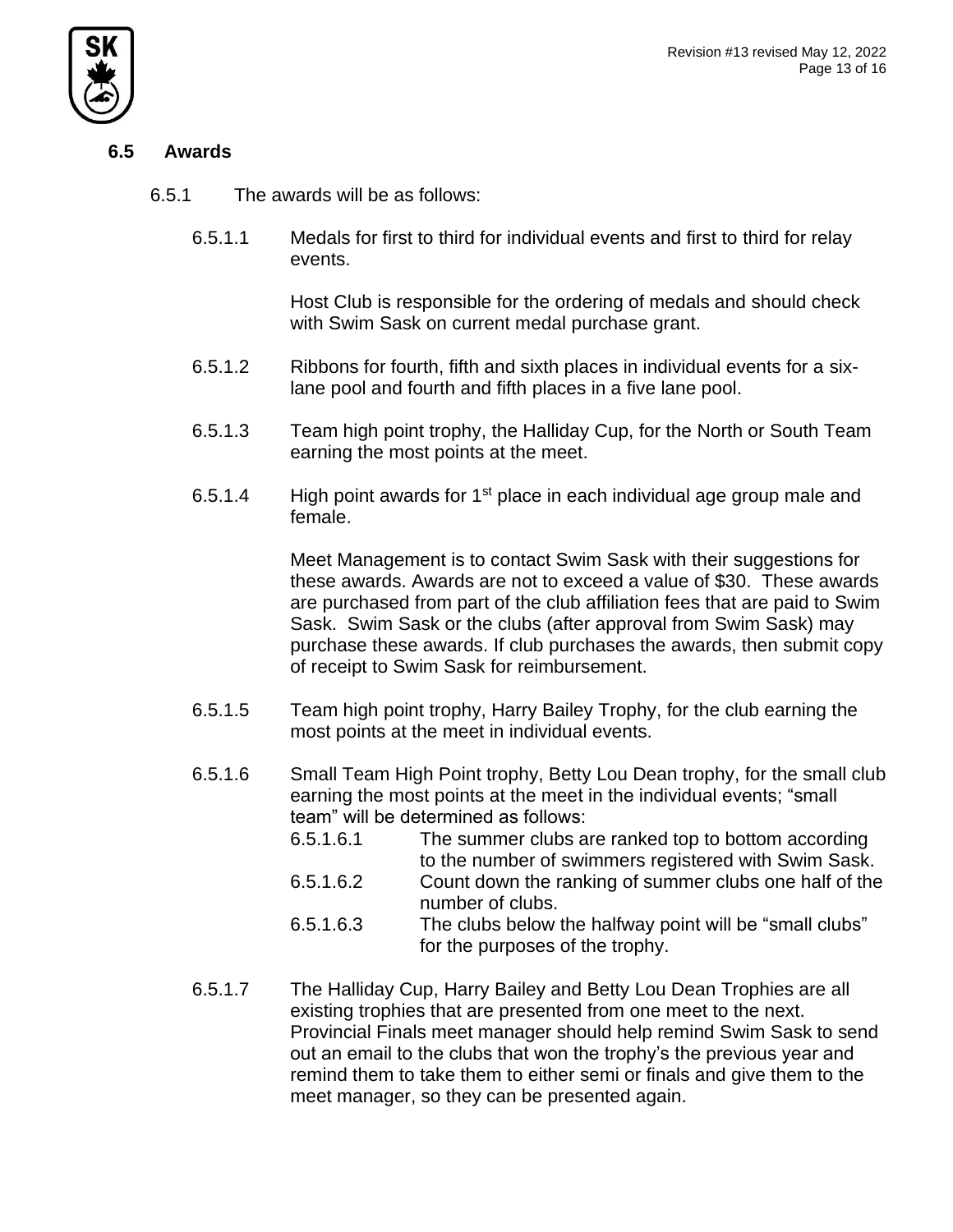

# **6.6 Swimmer Eligibility**

6.6.1 The top six swimmers in each event at the Northern Semi-Finals and the Southern Semi-Finals will qualify for the finals. If a qualifying or alternate swimmer cannot attend, the next best swimmer completing the event and without disqualification at the appropriate semi-final may attend as an alternate swimmer.

## **NOTE: Swimmers may only advance from Semis to Finals in 2 out of the 3 Freestyle events.**

- 6.6.2 In the event that either the North region or the South region does not have six (6) qualified swimmers or alternates after Semi Finals for each event, the region in **deficit** for that event shall draw qualified alternate swimmers as per (6.6.1) from the region in **surplus** beginning with the next fastest swimmer. These swimmers shall be listed as a **Region Alternate** in the swim program.
- 6.6.3 **Region Alternate** swimmers shall be permitted to swim as alternates for both the North Region and/or the South Region in the same meet up to the maximum permissible number of individual and relay team events with only 2 of the maximum individual events may be freestyle events.
- 6.6.4 Points awarded to Region Alternates shall be accumulated for the Region under which they are swimming which will be used in the calculation for the Team High Point Trophy, the Halliday Cup. Points earned by Region Alternates will also remain with the swimmer and be used in the calculation of all other awards, ribbons or medals for that swimmer.
- 6.6.5 Each of the Regional Teams will select a coach to represent it at the final. The coach may select up to two relay teams for each relay event to represent the coach's region. The relay team members will be selected from the qualified or alternate swimmers attending the finals.

# **6.7 Seeding**

- 6.7.1 The individual swimmers will be seeded from the times swum at the semifinal meets in accordance with CSW 3.4 for time-finals.
- 6.7.2 The Provincial Relays will be seeded as follows:

### Women: Men:

| Lane 2 North B team | Lane 2 North B Team |
|---------------------|---------------------|
| Lane 3 North A team | Lane 3 North A Team |
| Lane 4 South A team | Lane 4 South A Team |
| Lane 5 South B team | Lane 5 South B Team |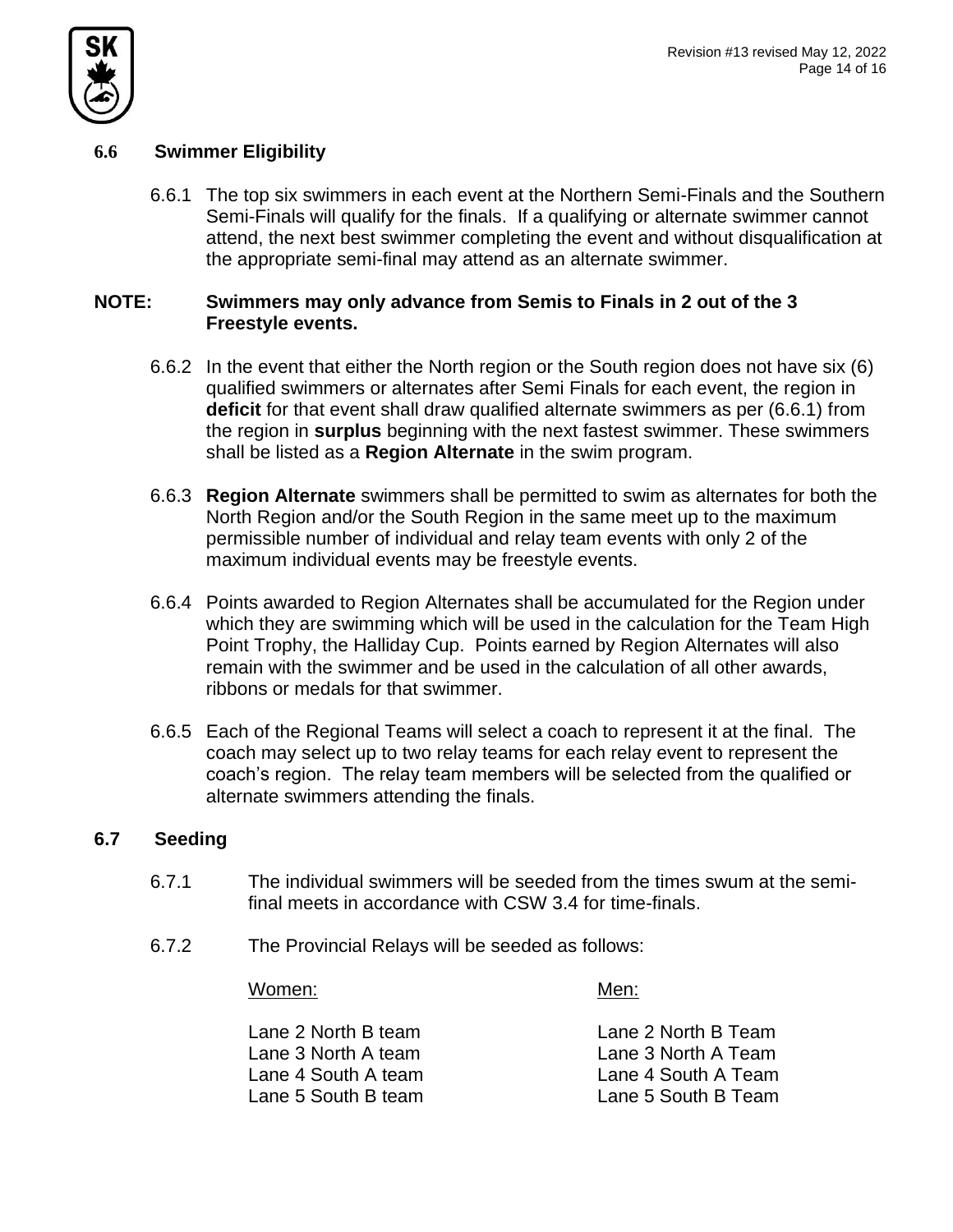

# **6.8 Scratch Rules:**

When Semi Finals and Provincial Finals are held as 2 separate meets, one week apart the following scratch rule will apply:

- a) Initial scratches from Semi Finals must be submitted at the conclusion of Semis, to the Semis meet manager.
- b) The last scratch deadline for scratches for Finals is 9:00 p.m. Monday prior to Provincial Finals unless otherwise stated in the Provincial meet package.
- c) Penalties: Scratches after this Monday deadline as well as all stepdowns, no-shows, and unexcused incomplete swims (as determined by the referee) on the day of the competition will result in the offending swimmer being scratched from all remaining events, including relays, scheduled for that day.
- d) In the event that a swimmer has been scratched from his/her remaining events for the day, as per item "c" above, that swimmer will be ineligible for swimming in relays as well. The team may substitute another eligible swimmer, to replace the in-eligible swimmer. The substitution name must be submitted within 30 minutes of the disqualification. If the substitution is not received within this timeframe, then the relay will be considered scratched and not eligible to swim.
- e) Alternate Swimmers: In Finals, if a swimmer has not reported to the blocks when the race is called, the Referee shall have the alternate called immediately, who shall become one of the finalists. Alternates MUST report to the Clerk of Course when the event is called for marshalling and be ready to swim if necessary."

When Semi Finals and Provincial Finals are held as one meet with preliminary heats and finals the following scratch rule will apply:

- a) Scratches for/during the Preliminary heats may be made at any time without penalty except for loss of entry fee. However, clubs are requested to report any scratches 30 minutes prior to the start of the session in which the event is to be held.
- b) Scratches for FINALS must be made to the Clerk of Course within 30 minutes following the conclusion of the Preliminary session (Semis).
- c) Penalties: Scratches after this 30-minute deadline and all step-downs, no-shows, and unexcused incomplete swims (as determined by the referee) will result in the offending swimmer being scratched from all remaining events, including relays, scheduled for that day. There is no monetary assessment penalty.